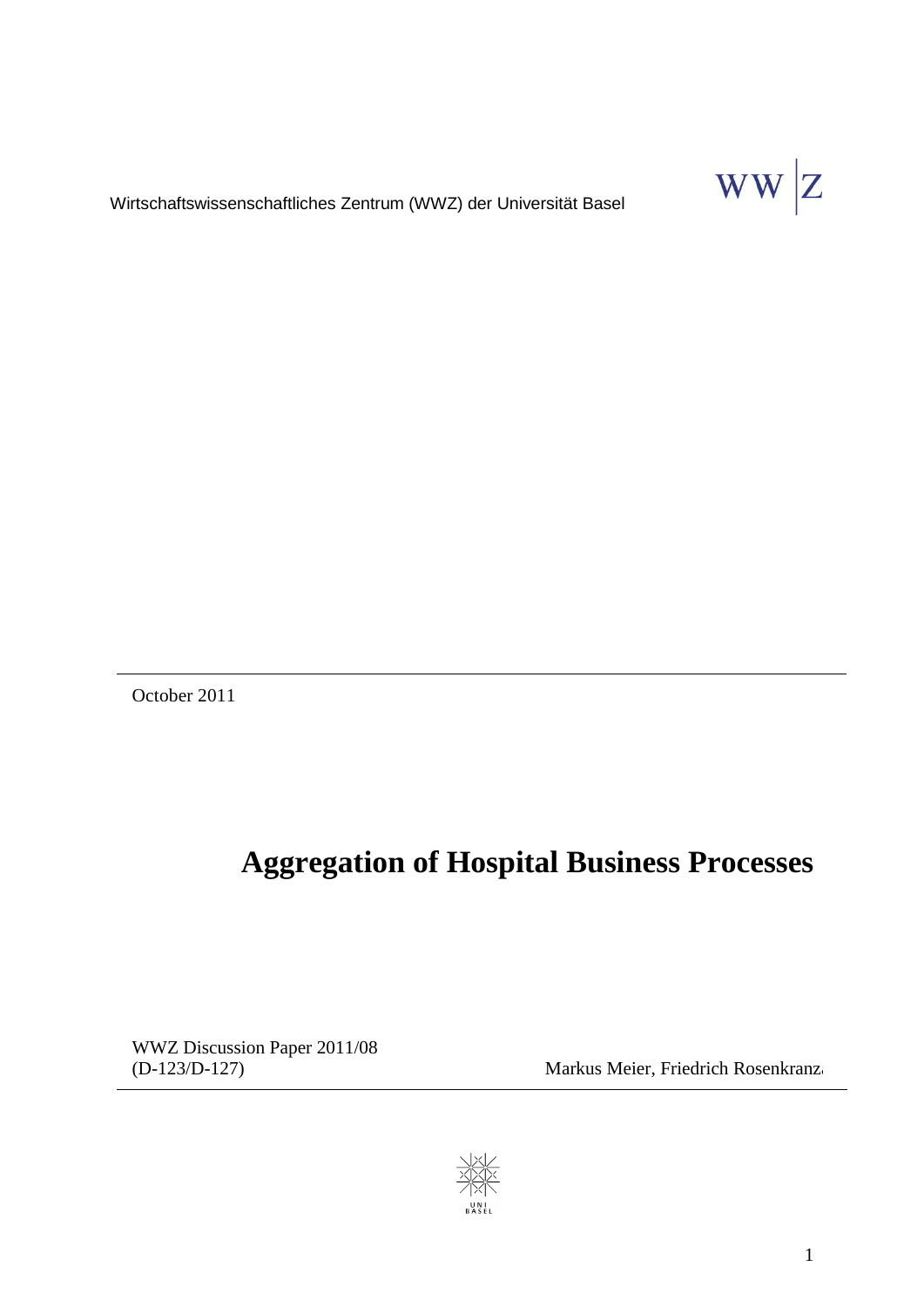The Author(s):

## **Markus Meier, lic.rer.pol.**

Forschungsstelle für Quantitative Planung (WWZ) University of Basel Peter Merian-Weg 6 CH - 4002 Basel

[ma.meier@unibas.ch](mailto:ma.meier@unibas.ch)

# **Friedrich Rosenkranz, Prof.Dr.Dr.**

Forschungsstelle für Quantitative Planung (WWZ) University of Basel Peter Merian-Weg 6 CH - 4002 Basel

friedrich.rosenkranz@unibas.ch

A publication of the Center of Business and Economics (WWZ), University of Basel.

The author(s). Reproduction for other purposes than the personal use needs the permission of the author(s).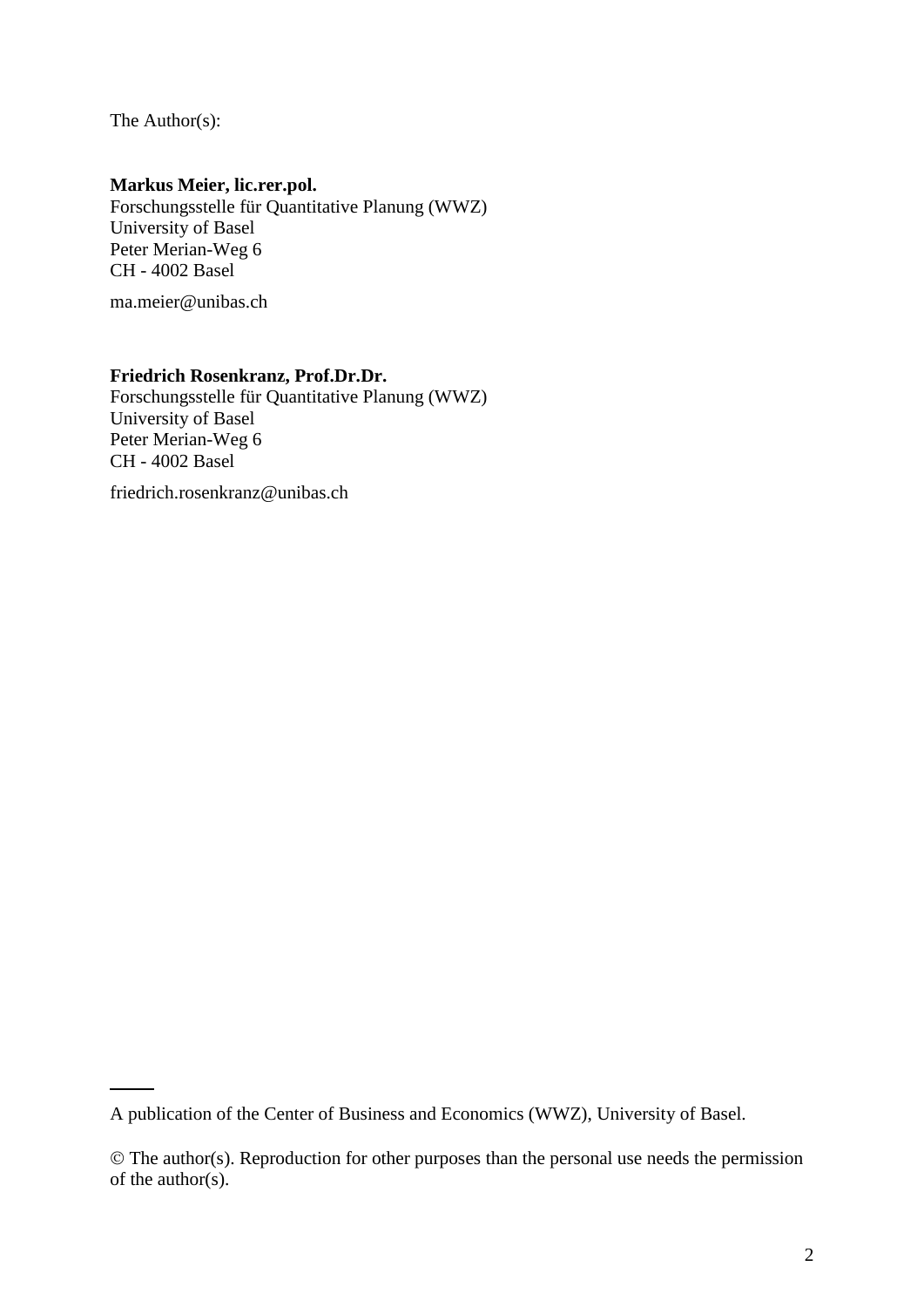# **Aggregation of Hospital Business Processes**

#### **Abstract**

There are estimates that up to 30% of hospital costs are due to inefficiently coordinated hospital processes. As a result many hospitals have tried to model and to reengineer their business processes. These efforts have very often been abandoned, because the normally constructed total models of hospital processes could hardly cope with the rapid technological and medical progress as well as with changing staff. We discuss approaches for a qualitative and quantitative process modularization which improve the understanding of processes and enables better planned simulations. Various methods are discussed which allow a qualitative modularization on the basis of a disaggregated process graph. To cope with this modularization numerically simple semi-stochastic formulas are developed for the calculation of expected values and variances of cycle times and costs from micro-data up to the modular level. Thus a qualitative as well as quantitative discussion of hospital business processes on the modular level become possible.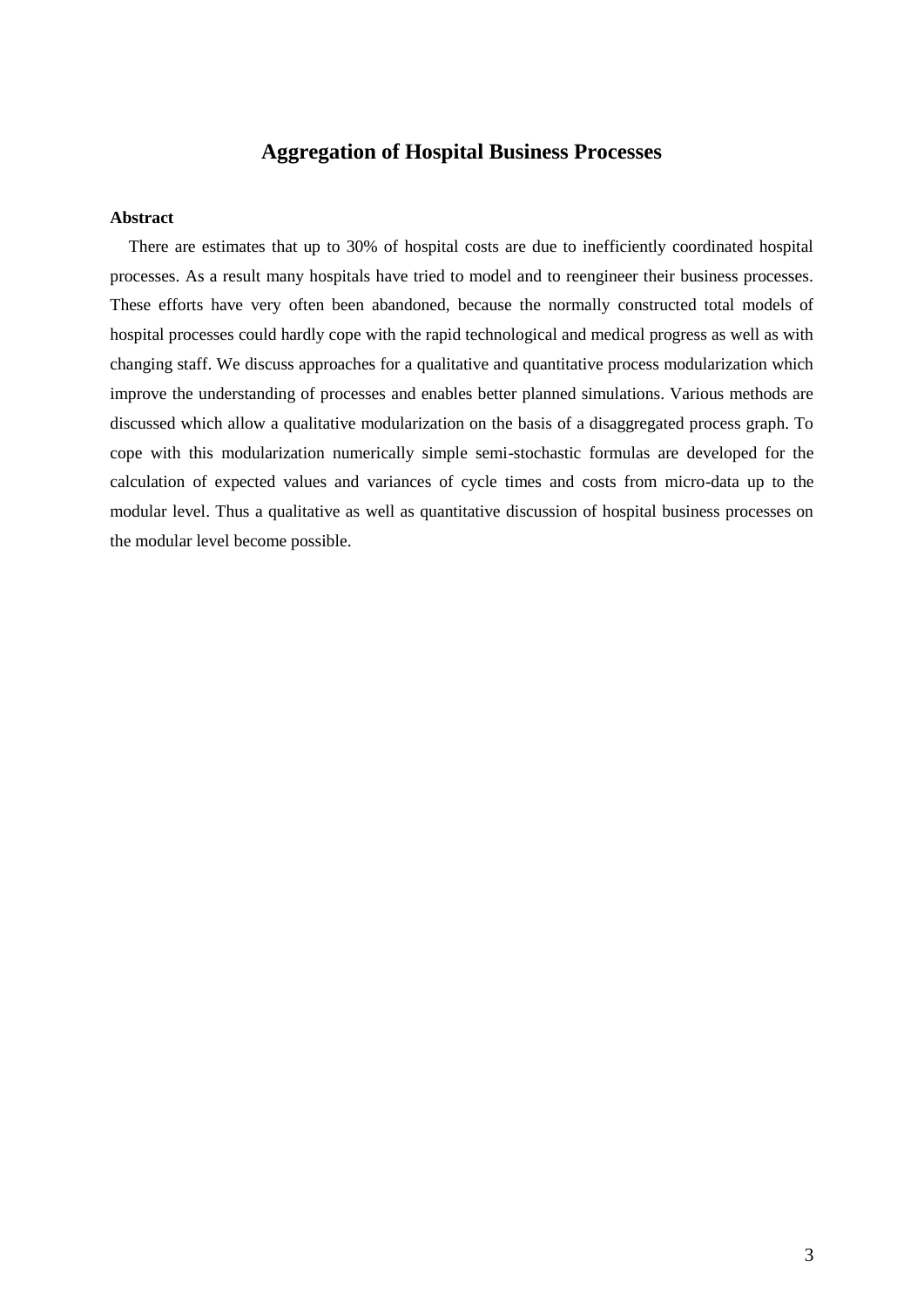#### **Introduction**

The costs for the health systems in the industrialized western countries are rapidly growing and have led to controversial political discussions and major efforts to control this development in a very problematic demographic environment. In 2008 the health care costs per capita were the highest in Norway, followed by countries like the US, France, Switzerland and Germany. In all these countries, more than 10% of GDP (US 16% of GDP) is used to finance the health system (OECD 2010). Hospital costs amount for more than 30% of health costs (Switzerland 48%) and have the fastest growing share. As a consequence, hospitals face a dilemma: on the one side the public expects rationalizations and cost control, on the other side patients ask for up to date medical treatment and care.

Different studies (Fisher et al. 2003; MBGH 2003; Milstein 2004) indicate that inefficient hospital processes again cause up to 30% of total hospital costs. Therefore, an analysis of the hospital value chains and efforts to reengineer processes seems to be a promising way to significantly reduce costs (Baldinger 2010, p.1-46). Considerable efforts to achieve such improvements have already been undertaken (Rieben et al. 2003; Walston et al. 2000, p. 1363-1388)**.** However, most of these efforts failed to demonstrate convincing long-term benefits. The two main reasons for this result seem to be, first, the lack of standardization of hospital process models using so called reference models or building blocks and, second, the use of complete process models that led to a critical inflexibility of these models. Due to frequent technological and medical innovations hospital processes change quite often, be it gradually or even suddenly. An adaption of total models was often too cumbersome and too much dependent on individual staff. This was the case although today, at least in the German speaking countries, most hospitals work with SAP-systems (Muir et al. 2008) which constitute a certain standard in the area of process-data and -systems. They facilitate a migration to standardized process models or reference models. In the sequel we describe a modularization and standardisation approach which could form the basis for a more widespread use of process models. To demonstrate our approach we have selected three of the most frequent interventional/ surgical treatment areas. We focused on knee arthroscopy (International Classification of Diseases, 9th Revision, Clinical Modification ICD-9 CM: 80.27), on hip replacement (ICD-9 CM: 81.51- 81.53) and primary percutaneous coronary intervention (PCI) in acute ST-elevation myocardial infarction (ICD-9 CM: 36.0)**.** These three treatment areas have been selected from approximately a thousand different hospital treatments because of their high volume and their high associated costs. The three chosen types of treatment constitute by number approximately 5% of the total hospital treatments in Switzerland (Bundesamt für Statistik 2009). Our process models have been developed in close cooperation with four hospitals situated in north-western Switzerland. The models developed are intended as reference models for these hospitals. Our process modelling and simulation work was also supported by IDS Scheer (ARIS) and COREL (Process 2009).



**Fig 1.** Duration and cost data for the process "arthroscopy".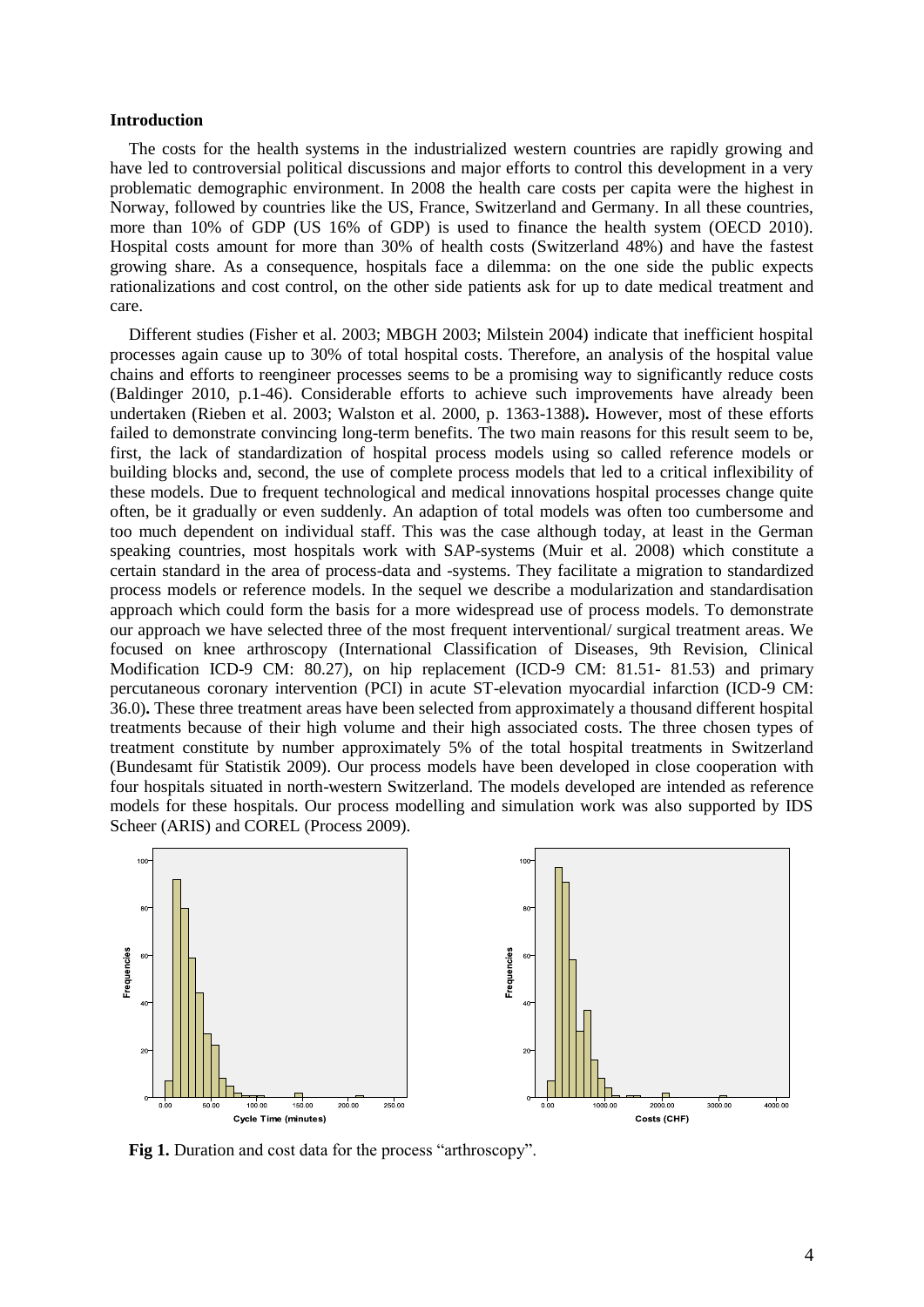Fig. 1 shows the duration (minutes) and costs (Swiss Francs, CHF) of the arthroscopy process at one of the hospitals mentioned based on 352 observed cases in 2008. Cycle time and costs include the data from incision to final suture without initiation and termination of anaesthetic procedures. The data shown were taken from the SAP-databases of the hospital. In other cases process data were estimated by experts (e.g. head physicians, scientists). To obtain such data, we followed a PERT methodology: optimistic, pessimistic and the values for the mode of individual activities were estimated and their expected values and variances were calculated assuming a beta-distribution (Neumann et al. 2002, p. 366-371). Most cycle times and costs directly observed have a distribution skewed to the right.

## **1. Modelling Standards and Structures**

There exist some 10-20 different methods of graphical and logical process representation today. Graphical representations support the documentation and standardization of processes. Especially in the very initial design of a process, its description, visualization approaches facilitate the discussions of process properties and possible reengineering projects. Quantitative calculations and simulations supply detailed information for process improvements on the basis of these representations. A standard does not exist yet, but one would greatly improve the communication between organisations which, for example, cooperate in bench-marking studies by using a common standard. The presentation methods EPK and EPG (**E**vent oriented **P**rocess Chains or **G**raphs, Rosenkranz 2006) and BPMN (**B**usiness **P**rocess **M**odeling **N**otation, Havey 2005) have achieved a broader acceptance. For the sake of convenience, we use the EPG-notation in this paper. However, the same results would be obtained with other methods. Modern process software allows the flexible definition of graphical symbols and thereby the practical realization of different representation methods. On the computer process representations and data are kept in matrices and tables. They are also evaluated in this mode. Rows and columns of matrices correspond to nodes and/or arcs of a graphical representation. A graphical representation of a process shows how activities of a process depend on each other with respect to process transactions, logic, time and resources. In our case, a process transaction would be the trajectory that a patient is following on his treatment path. The representation and the embedded data give indications for expected but also for extreme process paths hospital-transactions may take. On this basis the graphical representations give indications for reengineering activities or structural process improvements, such as process accelerations, quality improvements or cost savings.

Fig. 2 shows the main symbols used by the EPG-notation (Gadatsch 2005, p.113-173; Rump 1999, p. 57-58), fig. 3 exhibits part of the graph which was established to describe the activities and events connected with a knee arthroscopy. A process starts and ends with events (rhombic starting node  $E_1$ , intermediate nodes  $E_2$  and  $E_3$ , terminal nodes  $E_4$  and  $E_5$ ). Activities are represented by rectangular nodes with rounded corners like  $A_2$  and  $A_3$ . They can be executed manually or in an automated fashion, e. g. using robots or by EDP-programs. They require time and resources and belong to organizational units (elliptic nodes Org. 1, Org. 2 and Org. 3). Their factor input (e. g. rectangular node for an information object or an amount of manpower or material etc.) leads to execution costs, their output to values and internal or external "sales". A sub-process  $A_1$  is represented by the symbols of events and activities which are drawn on top of each other. A sub-process may contain a large number of individual events and activities. The circular node K represents a logic connector which may stand for a logical AND-condition (both  $A_2$  and  $A_3$  have to be executed in parallel), a logical XOR-condition (exclusively either  $A_2$  or  $A_3$  are executed) or, finally, the logically inclusive ORcondition (e. g. either both  $A_2$  and  $A_3$  or exclusively  $A_2$  or  $A_3$  are executed). The nodes are connected by arcs which either represent the control flow (directed arc), an organisational association (undirected arc) or factor input or output (directed arcs). The control flow determines the sequence of events, logical connectors, and activities which transactions encounter if they move through the process. In fig. 2 the points or "tokens" at the nodes of the graph represent transactions which are either waiting for service at an event or which are in process at the activities. Please note that a transaction which encounters an AND-connector is split into several daughter-transactions which move in parallel.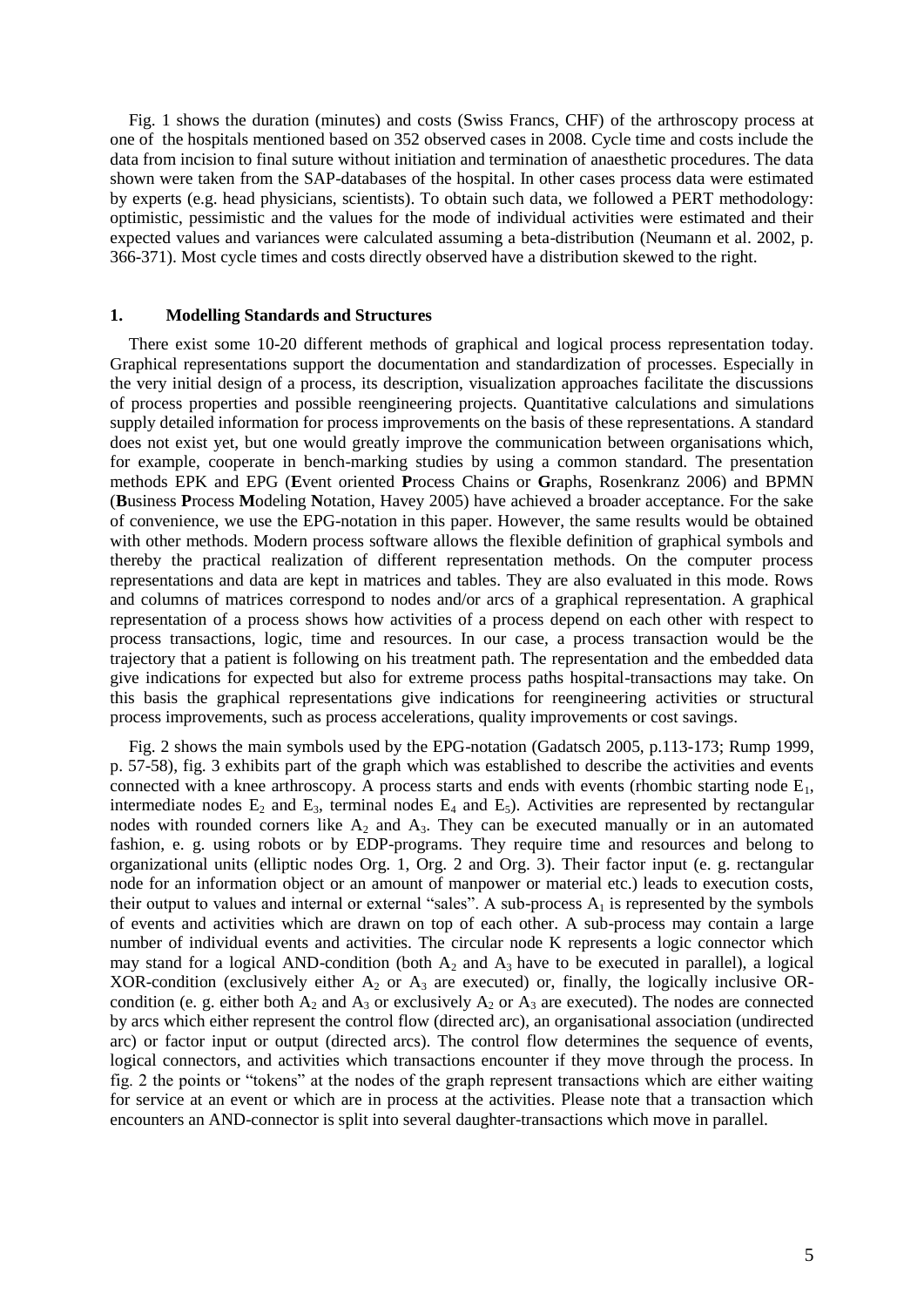

**Fig. 2.** Basic symbols of the EPG-notation.

Table 1 contains characteristic figures which give an impression of the complexity of the three processes described. Although fig. 3 shows only part of the arthroscopy process structure it is obviously rather difficult to understand the model logic from the detailed graph. Analyzing the structure of the same processes as it was ten years ago, we recorded the time, nature, location and costs of process changes which have actually taken place (backcasting). By asking our partners to estimate the time, location and costs of major process-changes to be expected within the next ten years we generated forecasts. Both, observed changes within the backcasting period and anticipated changes within the forecasting period did not only concern the medical content, but also the logistics and financial segments of the processes. Tab.1 shows the changes in cycle time and costs which have been or will be caused by the changes identified.

| Table 1 Characteristics of process-structures |
|-----------------------------------------------|
|-----------------------------------------------|

|                         | Events | <b>Activities</b> | <b>Connectors</b> | Arcs  | Number of cases p.a. in<br>Switzerland* |
|-------------------------|--------|-------------------|-------------------|-------|-----------------------------------------|
| <b>Knee arthroscopy</b> | 371    | 633               | 367               | 924   | 25'578                                  |
| <b>Hip replacement</b>  | 971    | 1'733             | 967               | 2'424 | 16'575                                  |
| <b>Primary PCI</b>      | 731    | 1'293             | 727               | 1'824 | 8'882                                   |

\*Source: Bundesamt für Statistik, 2009

|                        | <b>Cycle Time</b> [days] | <b>Cycle Time</b> | <b>Cycle Time</b> $[days]^a$ |
|------------------------|--------------------------|-------------------|------------------------------|
|                        | $-10$ years              | [days]            | $+10$ years                  |
|                        | (change in cycle time %) | present           | (change in cycle time %)     |
| Knee arthroscopy       | 3.8                      | 3.1               | $\overline{2}$               |
|                        | $(+23%)$                 | $(0\%)$           | $(-35%)$                     |
| <b>Hip replacement</b> | 15.8                     | 11.8              | 5                            |
|                        | $(+34%)$                 | $(0\%)$           | $(-58%)$                     |
| <b>Primary PCI</b>     | 5.1                      | 4.2               | 3.5                          |
|                        | $(+21\%)$                | $(0\%)$           | $( -17\%)$                   |

Source: Bundesamt für Statistik, 2009; <sup>a)</sup> estimated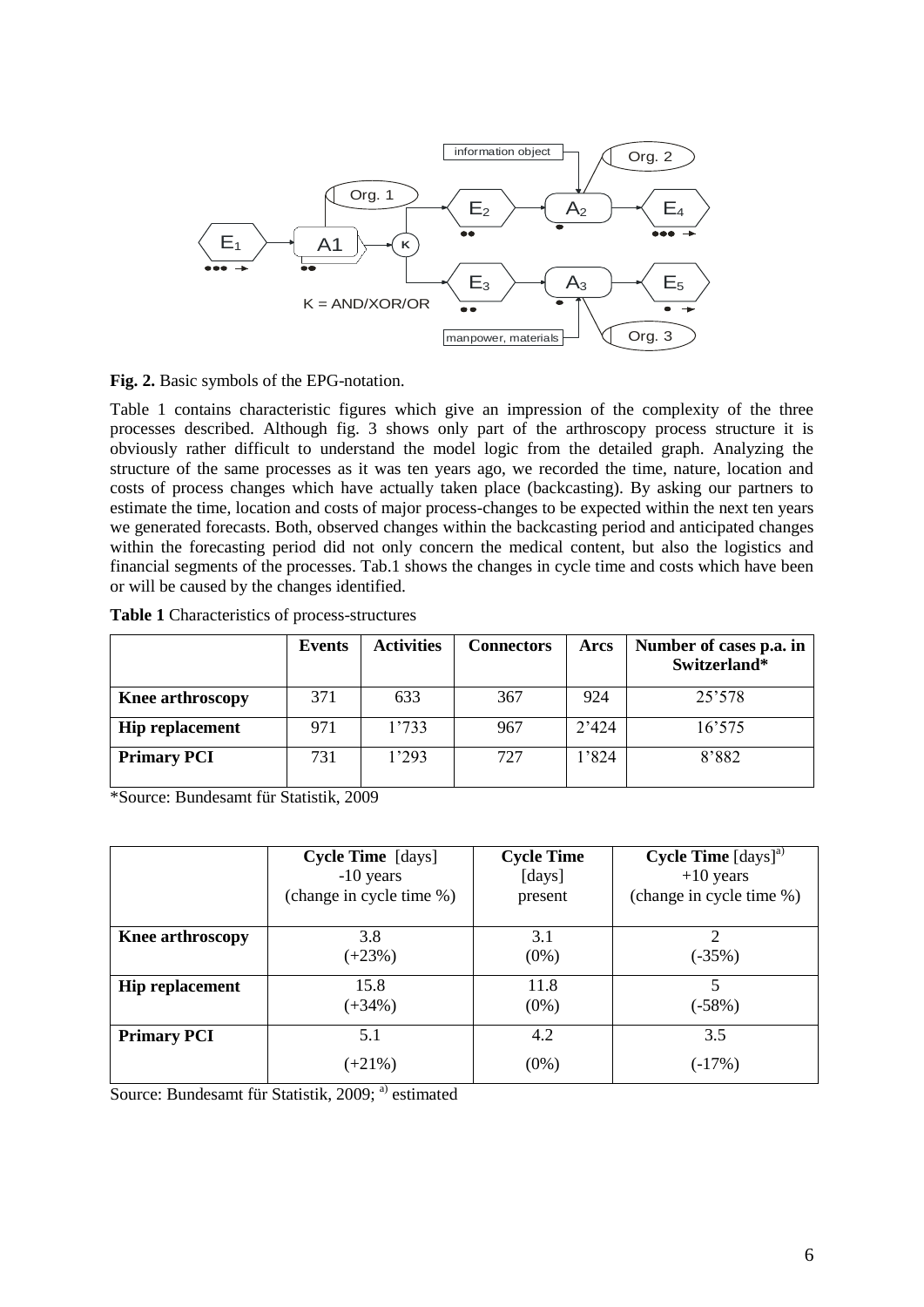|                        | Area of change                                                                                                                                                                                                                                                                                                                                                                                                                                                                                                                                                                        |  |  |  |
|------------------------|---------------------------------------------------------------------------------------------------------------------------------------------------------------------------------------------------------------------------------------------------------------------------------------------------------------------------------------------------------------------------------------------------------------------------------------------------------------------------------------------------------------------------------------------------------------------------------------|--|--|--|
| Knee arthroscopy       | For a long time, conventional radiography $(X-ray)$ was the only imaging<br>modality. The introduction of computer tomography (CT) and later magnetic<br>resonance imaging (MRI) changed the hospital processes in the preoperative<br>phase substantially and the performance of these techniques continues to<br>improve. These newer imaging techniques allow imaging of soft tissue as well<br>as appropriate diagnosis and careful planning of operational procedures.                                                                                                           |  |  |  |
| <b>Hip replacement</b> | The development of minimally invasive operation techniques for hip<br>replacement changed the intra- but also the post-operative care processes<br>relevantly. This results in shorter procedure times and lower complication<br>rates. This also resulted in reduced recovery time. Improved hip implants<br>further reduced the recovery time; patients are able to become active and to<br>lift weights soon after the operation.                                                                                                                                                  |  |  |  |
| <b>Primary PCI</b>     | Percutaneous coronary interventions (PCI) in patients with acute myocardial<br>infarction (MI) replaced non-invasive lysis therapy almost completely over<br>the last few years. This is especially true for locations which are close to a<br>heart catheterization laboratory. Ongoing advances in this field such as the<br>invention of coronary stents, of drug-coated stents and of new anticoagulation<br>medications (clopidogrel, prasugrel, bivalirudin, GpIIbIIIa antagonists, etc.)<br>have further improved outcome and recovery of patients suffering from acute<br>MI. |  |  |  |

The data in tab. 1 demonstrate the complexity of hospital processes and are representative for many other medical treatments. Hospitals manage a great number of very complex processes. According to an estimate at the University Hospital Basel around 65'000 activities have to be planned and executed within more than a thousand processes/different treatments (Behrendt 2008, priv. comm.). It is extremely challenging to gain an overview over the processes and to plan their improvements on the micro-level, i.e., on the level of individual activities and events. We see process modularization and aggregation as a means to cope with this situation. Following a "Lego-strategy" it should be easier to develop and make available building blocks and reference models.



**Fig. 3.** Sub-process model of knee arthroscopy

The initial effort with this model building approach is higher than for the development of a total model ab initio. However, with the appropriate standards modules may be developed and applied at a number of hospitals making these efforts much more cost effective. In any case, the concept has to incorporate the possibility that hospitals attach individual process solutions to the system of reference models. If such modules are carefully defined and documented it should be much easier to change or update a module than a total process (Balzert 1998, p. 476). Network analysis as it is known from the scheduling area offers an approach to form sub-processes and modules (Jansen 2006). These networks are primarily based on graphs which only contain logical AND-conditions between the activities. In business processes also the XOR- and OR-conditions as well as feedback loops of activities and events have to be dealt with. Furthermore, scheduling-networks normally do not distinguish between paths in a graph which are sorted with respect to their importance or their probability of transactions taking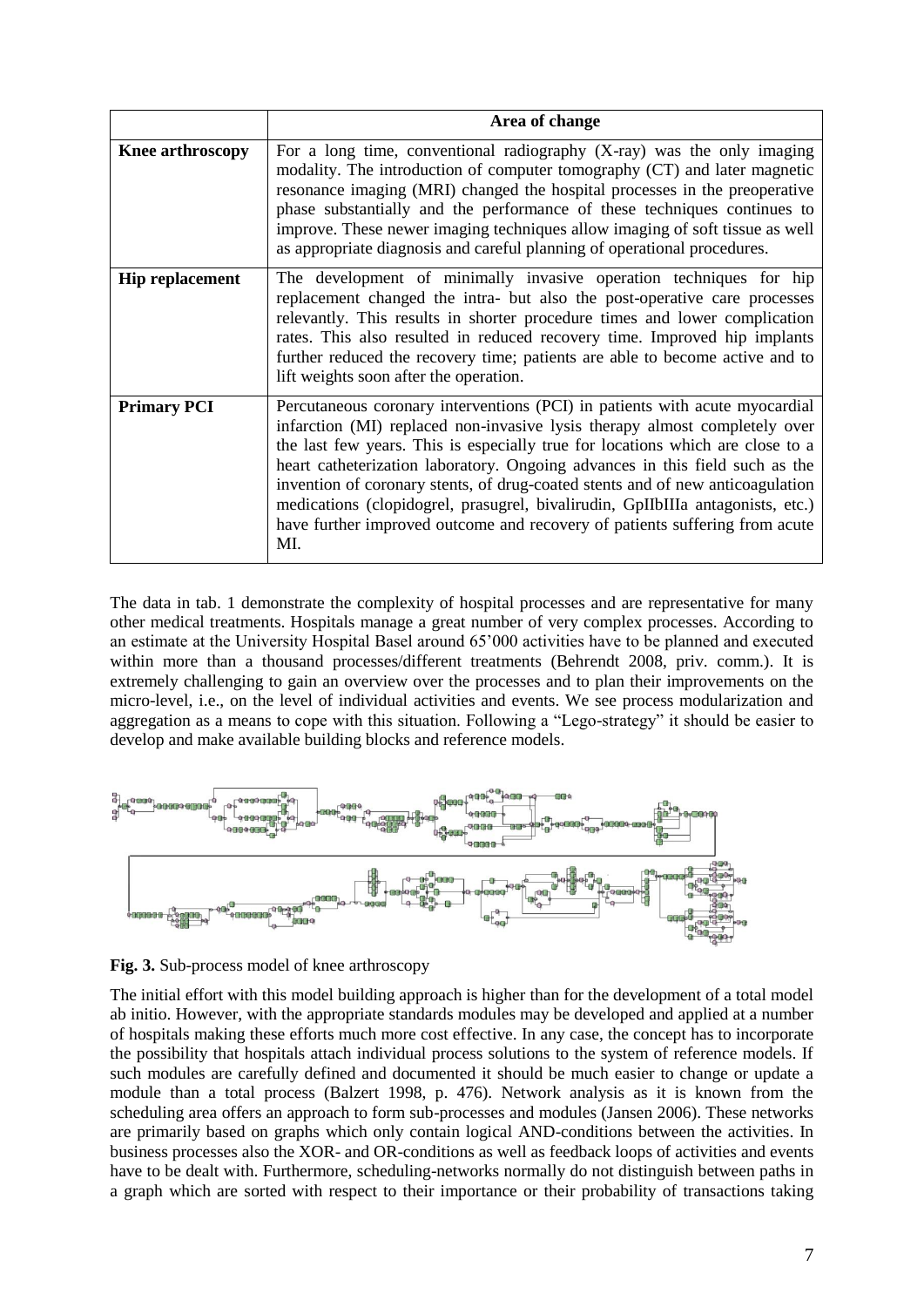place. However, this can be achieved using techniques similar to signal flow graphs, statistical path analysis or GERT (Elmaghraby 1977; Hair et al. 2006, p. 705-765; Mason 1953, p.1144-1156; Rosenkranz 1979, p. 185-236; Wright 1934, p. 161-215) which have to be adapted to the modelling of business processes.

Modularization consists of two types of analyses: First, the process structure is divided into subprocesses which are internally as well as economically and technically more homogeneous than the total process and can be handled independently (qualitative modularization). Second, detailed model data like cycle times, necessary resources or costs for activities have to be adapted or to be aggregated to the level of complete modules, where the qualitative as well as quantitative discussions take place (quantitative modularization). Quantitative modularization refers to quantitative model calculations that may be carried out on different aggregation levels.

## **2. Qualitative Aggregation**

A modularization of a hospital process along the boundaries of the existing organization structure is normally very simple (exist. Org. in tab. 2), because the observation of these boundaries is straightforward. Activities are under the control of already existing organizational units (fig 2). A disadvantage of a modularization along the existing organizational boundaries is the functional separation of doctors, nursing, purchasing, logistics and the economics departments. Such modularization does not support an integrated view of neither processes focused on patients or focused on different approaches to medical treatment. As a consequence the modules formed along existing boundaries lack transparency. They also frequently cause organizational problems with respect to the communication and coordination between the traditional departments.

Instead, the content of the modules may also be determined by cluster analysis (Cluster in tab. 2). Cluster algorithms try to minimize internal differences between the elements or nodes of a cluster and maximize external differences between different clusters. Normally these algorithms determine modules or clusters based on distances of a certain metric between elements or nodes of a corresponding graph. This concept has to be adapted to the process situation described. A distance of one was chosen for those nodes which are directly connected by an arc. The distance is assumed to be equal to two if the two nodes are separated by two arcs etc. If nodes are not connected at all, an infinite distance was assumed or for numerical calculations a distance of 100'000 was taken. These distances were assumed to be Euclidian. With a process-logic expressed by XOR- or OR-conditions, two nodes may directly be connected by one arc although they are not at all or only rarely attainable. In these cases the frequency, probability or importance of an arc was estimated and weighted with the distances between the nodes. For example if two nodes, say  $A_1$  and  $E_2$  in fig. 2, are connected by a XOR-condition K = XOR with a probability of 0.8 that  $E_2$  follows  $A_1$  and a probability of 0.2 that they do not follow each other, then we calculated as an "expected" distance the sum of 0.8 multiplied with a distance of one plus a distance of 0.2 multiplied with the defined infinite distance of 100'000. As a cluster algorithm we used the hierarchical Ward-algorithm which forms its clusters or modules using a least squares of distances approach (Backhaus et al. 2006, p.514-536; Ward 1963, 236-244).

The next approach tested was the well known Ford-Fulkerson-algorithm (FF in tab. 2) which is based on the max-flow, min-cut theorem (Cormen et al. 2007, p. 647-664). Again the underlying network-model is not directly compatible with the problem of process modularization and had to be adapted. In the Ford-Fulkerson picture process arcs have a limited and well defined upper flowcapacity. The standard algorithm is used to determine the maximum flow through a network. This flow has neither positive nor negative divergences, i.e. no flow units are lost or gained between the entrances and exits of a network. A minimum cut of the network defines a bottleneck which is equal to the maximum flow through the network. This cut determines the boundaries of a module. Fig. 4 shows an example with three hierarchical levels of modules. In order to adapt the standard algorithm to the problem of process modularization, capacities of one were assumed for all arcs which directly connect two nodes. The logical AND-condition causes a problem with this approach, because process transactions or flow units are split into daughter and grandchildren generation transactions (fig. 2). Thus they violate the flow continuity conditions in the nodes. This problem was solved by substituting the different paths between two AND-connectors by one arc of capacity one. Flows from or to OR- or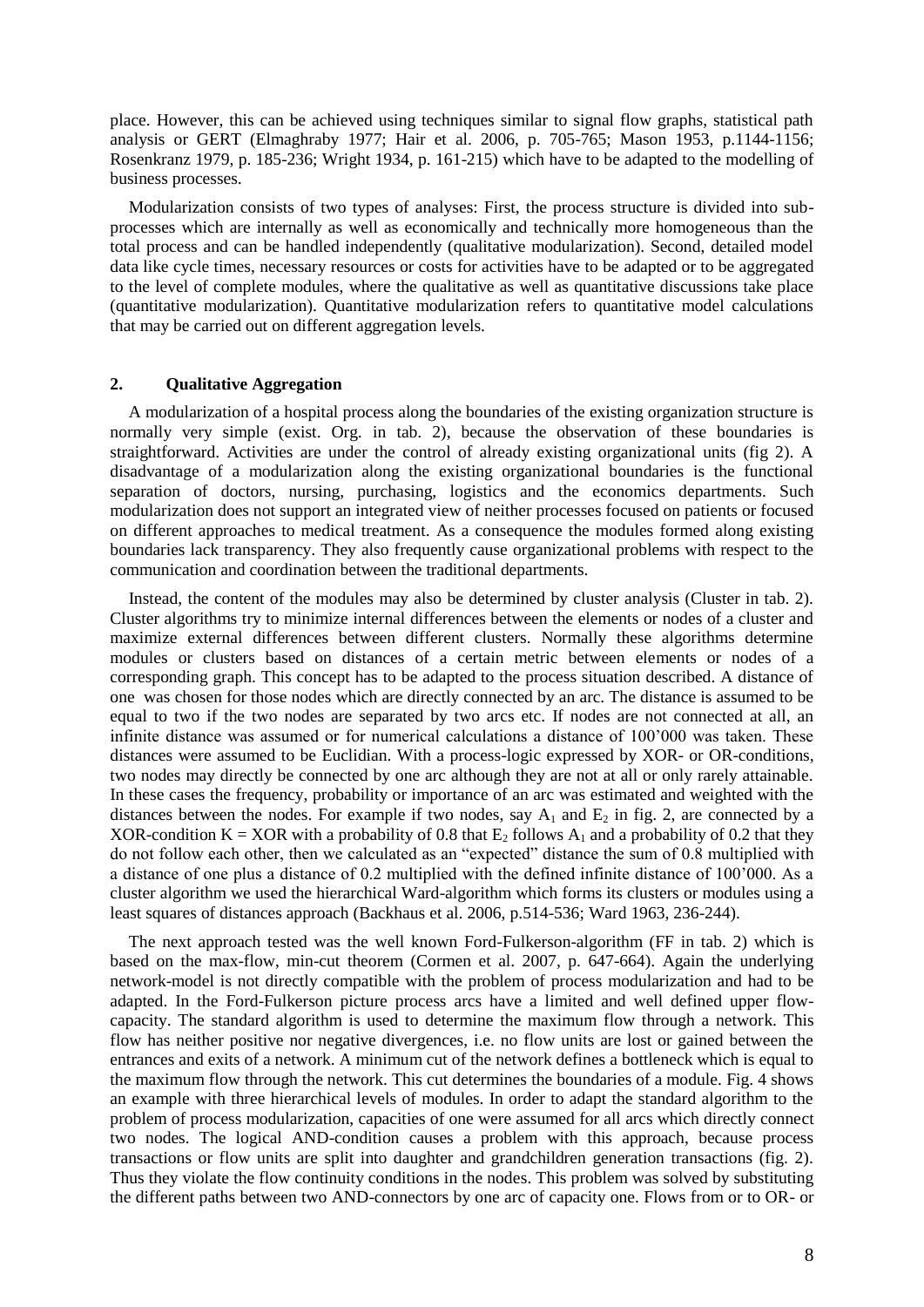XOR-connectors were weighted with estimated path probabilities. This means that OR- or XORconnectors split the incoming flow proportional to the probabilities that the following nodes succeed the connector. To illustrate this point let us assume two nodes, such as  $A_1$  and  $E_2$  in fig.2 which either have the connector K as a follower or predecessor. If the probability is 0.6 that  $E_2$  follows  $A_1$  then this corresponds to the flow from  $A_1$  via K to  $E_2$  and via  $A_2$  to  $E_4$ . This results from the flow continuity conditions. With the same reasoning one obtains a flow of 0.4 from  $A_1$  via K to  $E_3$  and onwards until  $E<sub>5</sub>$  is reached. In both branches of the graph the unused capacity is 0.4 and 0.6, respectively. The minimal cut is in this case in the arc incident on K because it is saturated or has no additional capacity. In a next step all saturated arcs are removed from the process. The disjoint subgraphs thus created constitute the modules of level one. If the same algorithm is applied to these sub-graphs one obtains modules of the process which are disaggregated to the next lower level. Fig. 4 shows the results obtained for the modules on levels one to three.



**Fig. 4.** Modules of the process "arthroscopy", Ford-Fulkerson algorithm.

Path betweenness-centrality (PBC in tab. 2) of an arc in a graph is a measure for the number of times a certain arc is contained in a path between two arbitrary nodes of a graph (Aier and Winter 2009, p. 150-163; Freeman 1979, p. 215-239). Betweenness-centrality is calculated for all arcs of a graph and sorted in descending order. Arcs which connect otherwise not connected sub-graphs have typically a very high centrality. If the arcs with the highest centrality are eliminated from the process graph one obtains sub-graphs or modules of level one. If the same procedure is applied to level one modules one obtains the modules of level two etc. The logical connectors contained in a process graph create again a difficulty compared to normal linear graphs: similar to the above described adaption of the Ford-Fulkerson algorithm, estimated path-probabilities were used for XOR- and OR-conditions to weight or diminish the connectedness of the corresponding arcs leaving the connectors. For ANDconditions all arcs leaving the connector are counted as different paths.

Just like syntax diagrams are used to describe the logic flow in computer programs and to identify possible subprograms, graph substitution (GS in tab. 2) is used to obtain the modules from given process graphs (Baresi et al. 2002, p. 402-429; Seol et al. 2006, p. 175-186). With this procedure again groups of arcs and nodes are substituted by modules. Whereas the methods described above work in a top down fashion, graph substitution works bottom up. It is carried out in several steps: in the first step all logical connectors are eliminated from the process graph. All groups of arcs and nodes which remain connected belong to a module of the lowest level. In the next step pairs of logical connectors (AND, OR, XOR) are introduced inside out again which allow the formation of a more aggregated module etc.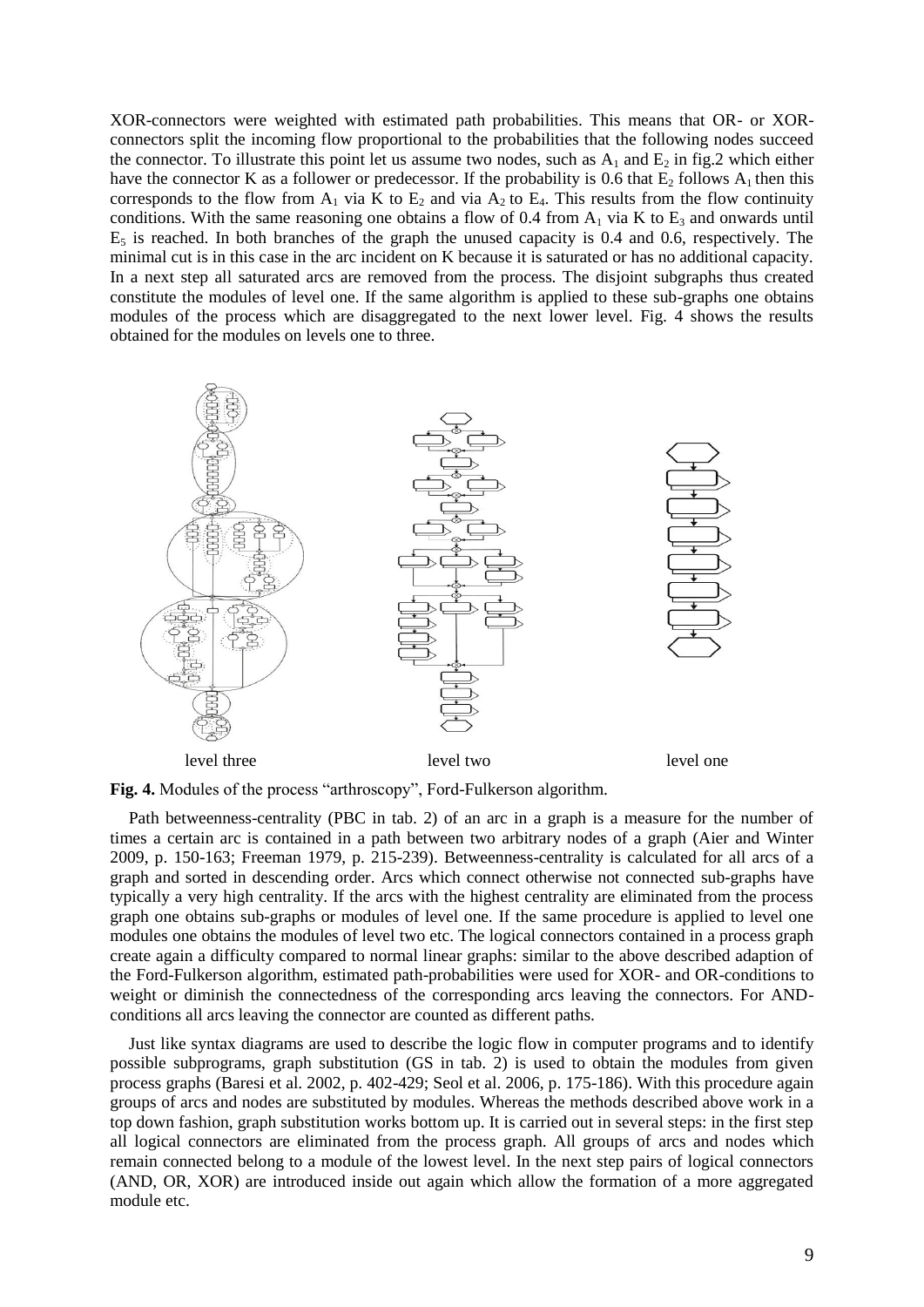Tab. 2 summarizes the results obtained with the algorithms briefly described. It contains the three types of treatment, the number of major process changes observed within the backcasting and forecasting periods (i.e. 20 years in total), the number of modules resulting from the applications of certain method of aggregation and - in brackets – the number of module violations observed. A module violation occurs if a process change makes the adaption of more than one module necessary. The number of violations is defined as the number of modules which have to be adapted to the new situation minus one.

| [observed process changes due<br>to technical and medical<br>progress                                                           | exist. Org. | <b>Cluster</b>         | FF                     | <b>PBC</b>             | <b>GS</b>              |
|---------------------------------------------------------------------------------------------------------------------------------|-------------|------------------------|------------------------|------------------------|------------------------|
| Knee Arthroscopy [7 changes]<br>no. mod. level 1 (violations)<br>no. mod. level 2 (violations)<br>no. mod. level 3 (violations) | 24(12)      | 7(1)<br>17(3)<br>35(5) | 7(1)<br>28(2)<br>36(2) | 7(1)<br>15(3)<br>30(4) | 7(1)<br>17(1)<br>32(2) |
| Hip Replacement [8 changes]<br>no. mod. level 1 (violations)<br>no. mod. level 2 (violations)<br>no. mod. level 3 (violations)  | 25(10)      | 8(0)<br>19(2)<br>38(5) | 8(0)<br>30(1)<br>39(2) | 8(0)<br>17(2)<br>31(3) | 8(0)<br>19(1)<br>35(2) |
| Primary PCI (MI) [6 changes]<br>no. mod. level 1 (violations)<br>no. mod. level 2 (violations)<br>no. mod. level 3 (violations) | 27(12)      | 7(2)<br>21(5)<br>42(9) | 7(2)<br>32(3)<br>42(4) | 7(2)<br>19(4)<br>38(6) | 7(2)<br>20(3)<br>36(3) |

**Table 2.** Results of modularization analysis

The number of modules obtained for the currently existing organisation is self explaining. The number of modules on levels one, two and three was calculated with the mathematical algorithms briefly described. As one may see the existing organization corresponds best to the number of level two modules obtained with the mathematical algorithms. Major process changes within the backcasting or forecasting period are defined as changes at or above level three. In total 21 such changes were analyzed with respect to different level modularizations.

As one may see from tab. 2 the existing organisation requires a higher adaption effort than would be the case with the modules determined by mathematical algorithms. With respect to the number of violations that make module adaptions necessary graph substitution (GS) performed best followed by the Ford-Fulkerson algorithm (FF).

The methods described above may easily be implemented in existing process planning systems. However, due to political, personal and technical reasons (e. g. interfaces between different media, computer systems or existing organizational units) the results of the algorithms described should be viewed as a computer based proposal for a modularization. Staff involved in the running of a process model should be able to adjust the boundaries of the modules manually if necessary.

## **3. Quantitative Aggregation**

A successful qualitative modularization may restrict expected process changes to isolated modules. On this aggregated basis it is easier to discuss possible structure improvements than on the microlevel. A user gets a better overview of the total process and does not get hung up in less relevant "process wall paper".

In principle the same reasons speak in favour of an aggregated quantitative analysis. However, it is a priori not clear how data at the micro-level influence data on the module or aggregate level and vice versa. Quantitative analysis today is mostly carried out by either deterministic ("what if") simulations or by stochastic simulations. In the latter case normally a Monte Carlo analysis is applied (Laguna and Marklund. 2005, p. 171-232). These approaches are pragmatic as well as flexible. Properly done, they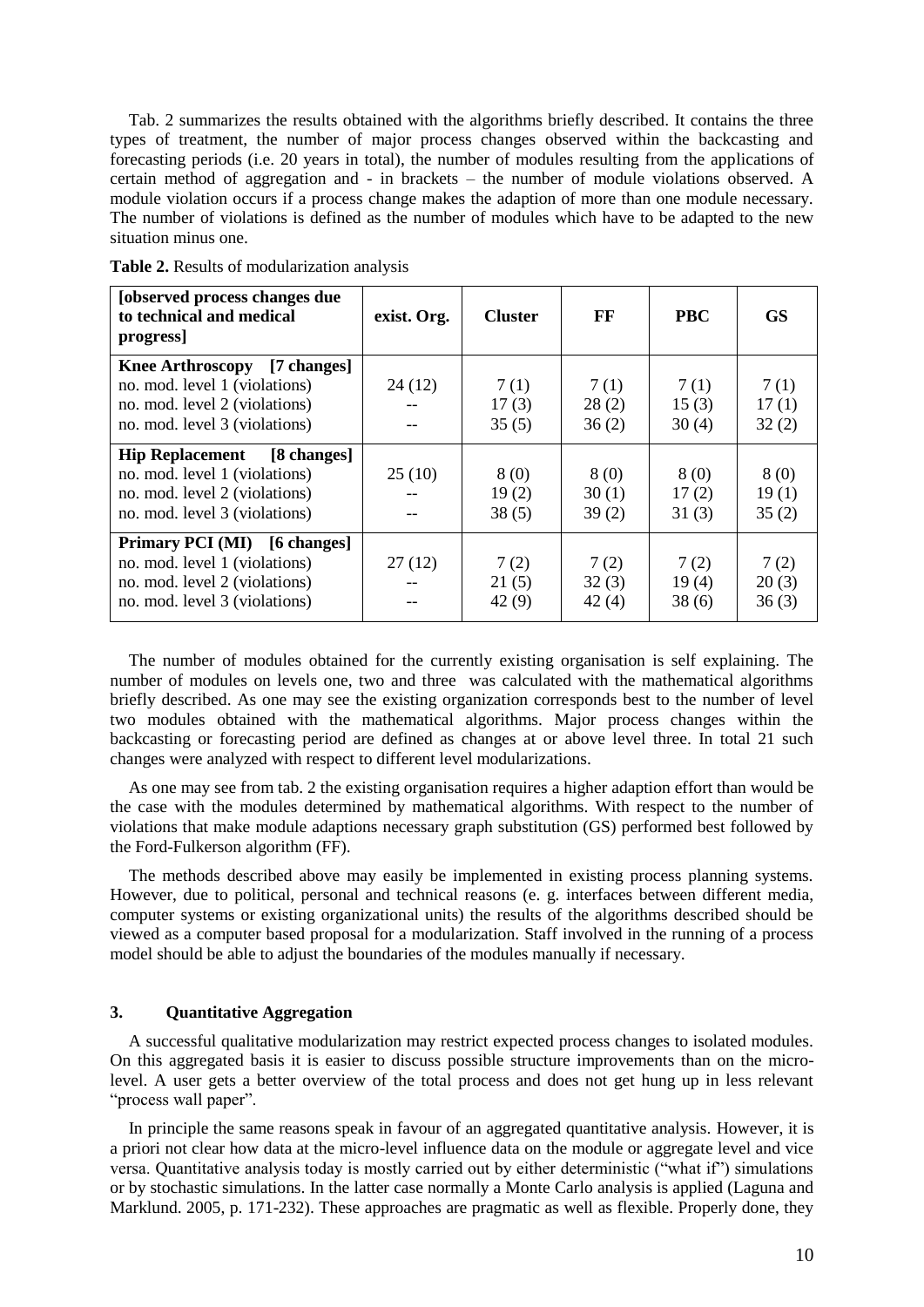provide unbiased solutions or different calculations of process performance even if the processes are large, stochastic, and of a complicated logical or functional structure. With modern software a stochastic simulation of, say,  $N = 50'000$  different solutions and the calculation of the parameters of the random variables thus generated takes but a couple of seconds or minutes. However, structural discussions on the modular level and simulations on the micro-level normally do not properly fit together.

The following procedure aggregates micro-data for durations and costs of activities bottom up to the modular level. The aggregation described is semi-stochastic and non-parametric in the sense that it allows one to calculate expected values and variances without assuming certain statistical distributions. The calculations described below may substitute stochastic simulations on the microlevel and the user may see the causal influence of process changes more directly. In the case of deterministic calculations the expected values given below correspond to the deterministic values. Variances are not calculated in this case. One of the limitations of the approach should be mentioned beforehand: a hospital process may be viewed as a system of queuing lines of patients at the events and activities. Such stochastic waiting line problems are not described by the following calculations. The calculations assume that there are enough resources to service the transactions instantaneously. However, in the simulations described below this assumption was circumvented by using the existing capacities (e. g. personnel, equipment) of the processes. In case that capacities were altered the estimates of the duration of the activities were adapted correspondingly. In the sequel we designate by the symbols  $A_1, A_2... A_j$  not only different activities, but also their duration, cost or value;  $\varepsilon\{A_i\}$  is the expected value,  $Var\{A_i\}$  its variance.

a) Aggregation of paths in series (fig. 5): a serial path of activities  $A_1, A_2...A_j$  may be aggregated into one activity or a sub-process X by the calculation of the first two moments  $\varepsilon$ {A<sub>i</sub>} and  $Var{A_i}$  via:



**Fig. 5**. Reduction of path in series

As said above: these results do not depend on the assumption of a certain distribution  $F(A_i)$  or density function  $f(A_i)$  of the activities. However, the variance formula assumes that all covariances or correlations between execution times or costs of different activities may be neglected.

b) Aggregation of AND-conditions: at a simple or nested AND-condition transactions are split up into next generation transactions. At the next AND-connector these transactions normally reunite, but the faster transactions have to wait for the slower ones. The aggregation of cycle time and the aggregation of costs or values have to be handled differently for AND-connectors. Cycle times are determined by the slowest transactions, whereas the costs always add up in all branches of an AND-condition. For two parallel paths we obtain fig. 6 and the following formulas for the cycle time, where j is used to specify different parallel path and k designates the longest path: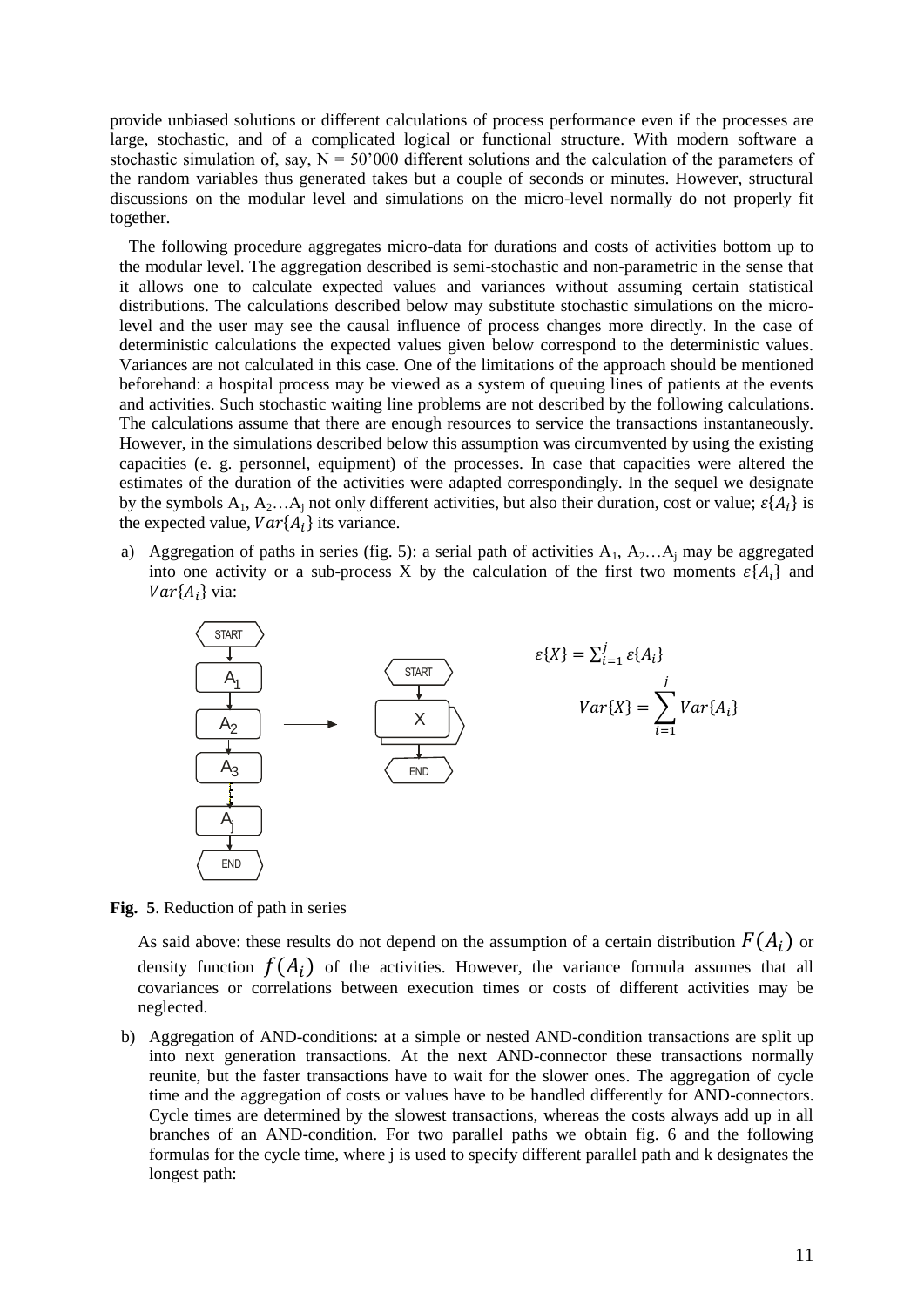| START | SETART | $\varepsilon$ { $X$ } |
|-------|--------|-----------------------|
| A     | A      | A                     |
| A     | A      | A                     |
| AND   | 1      | 1                     |
| END   | 1      | 1                     |

**Fig. 6.** Reduction of AND-conditions (cycle time)

The above equations correspond to the formulas which are used for the determination of critical paths in stochastic scheduling networks PERT (Neumann and Morlock 2002, p. 376-371; Rosenkranz 2006, p. 157-164). Competing parallel paths after an AND-connector are substituted by the longest path. The variance of the path length of parallel time paths equals the variance of the longest path. Using these results one may calculate the probability that competing paths become critical or the longest by calculating  $Prob( (A_k - A_i) \leq 0)$ . To obtain numerical results one has to assume a certain type of density or distribution. As with PERT, the normal distribution seems to be the most convenient choice. The probabilities may thus easily be determined.

If this probability is not negligible, e. g. if

$$
Prob\{(A_k - A_j) \le 0\} \ge 0.2,
$$

it follows that values for the expected duration and its variance may be corrected by calculating the distribution function (Hartung et al. 1995, 98-102):

$$
F(X) \equiv Prob\left(\max_{i=[1,j]} A_i \le X\right) = Prob(A_1 \le X) \cdot Prob(A_2 \le X), \dots, Prob(A_j)
$$

$$
F(X) = F_1(X) \cdot F_2(X) \cdot F_3(X), \dots, F_j(X)
$$

 $F(X)$  takes the form of a GEV-distribution (McNeil et al. 2005, p. 264-326). Unfortunately no general and simple formulas are available for this case. The results for the expected value and variance have to be calculated numerically by calculating the derivative of  $F(X)$  and using  $f(X)$  to determine the first two moments. We did not find it necessary in our experiments with the three hospital processes to correct the PERT-estimates given in fig. 6.

There is a difference in the reduction of costs or cycle times: since under AND-conditions all activities have to be executed, costs or value estimates are obtained by the following aggregation formulas:

$$
\varepsilon\{X\} = \sum_{i=1}^{j} \varepsilon\{A_i\} \qquad Var\{X\} = \sum_{i=1}^{j} Var\{A_i\},
$$

where A<sub>i</sub> designate all activities belonging to an AND-condition.

There is a major problem with the reduction of XOR- or OR-conditions in a process: very often the exits of the respective nodes depend on the evaluation of logical conditions. Example:

#### If DOCTOR IS AVAILABLE THEN DOCTOR PERFORMS A<sup>1</sup>

#### ELSE ASSISTANT PERFORMS A<sup>2</sup>

In this case one does not know how the logical condition should be evaluated numerically, since it depends on the availability of certain manpower resources. These conditions were evaluated under the assumption that it is possible to estimate frequencies or probabilities  $p_1$ ,  $p_2...p_j$  with which the different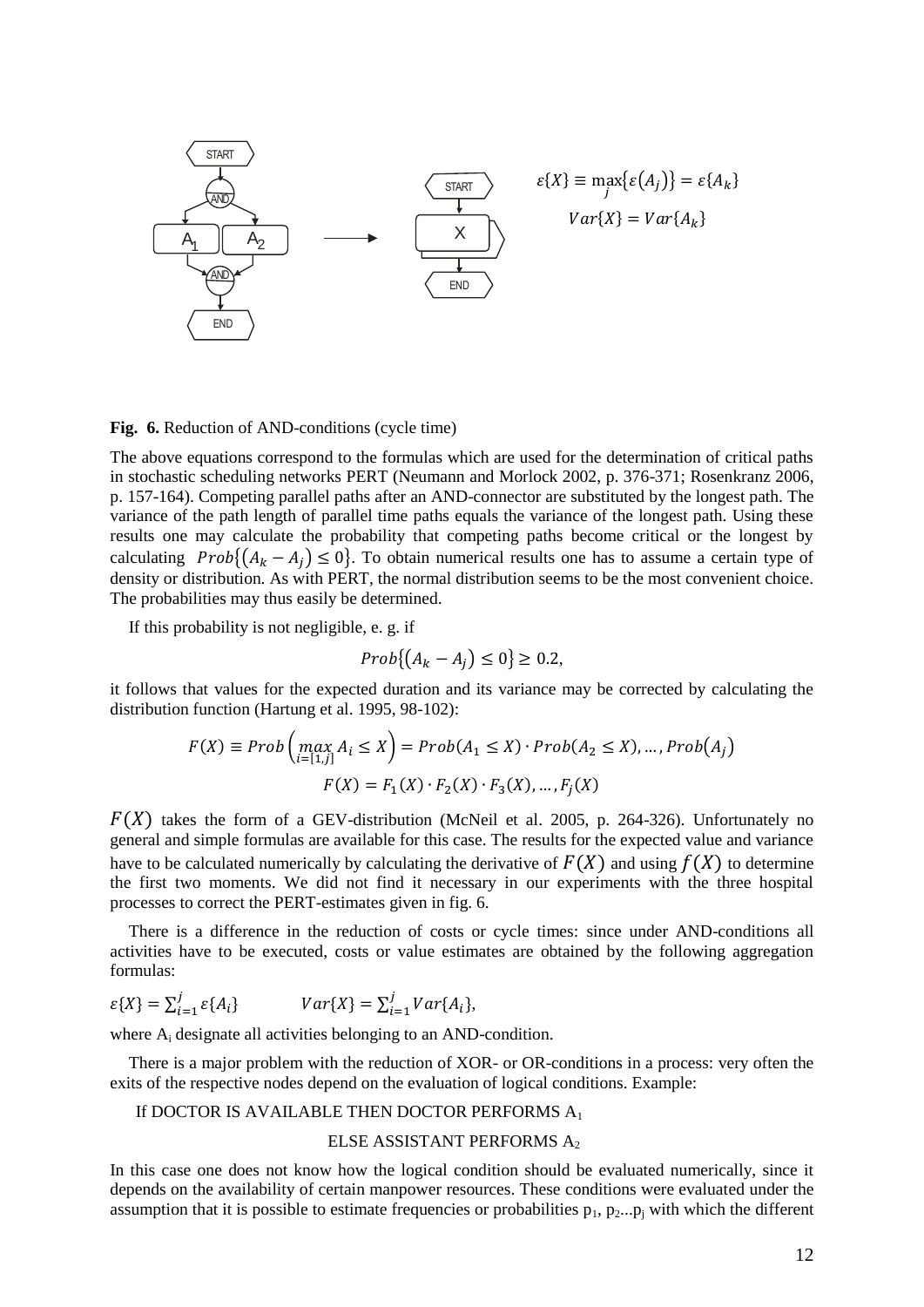cases occur.

c) Aggregation of XOR-conditions (fig. 7): we assume that neither the times or costs of different activities are correlated with each other, nor with the binomial random variable controlling the probabilities with which different paths are realized. Using the definition formulas for discrete random variables and elementary operations, we obtain the following results for the first two moments:



**Fig. 7.** Reduction of XOR-conditions

d) Aggregation of OR-conditions: as is shown in fig. 8, OR-connectors are substituted by a combination of XOR- and AND-conditions. If the OR-connectors have several exits, probabilities for all possible combinations have to be estimated or to be assumed. In the case of only two activities like in fig. 8, we obtain three probabilities and branches which have iteratively to be reduced by rules b) and c).



**Fig. 8.** Aggregation of OR-condition

e) Aggregation of cycles (fig. 9): The probability that a transaction leaves the cycle on its first turn equals  $(1 - p)$ . The probability that a second or third cycle occurs is equal to  $(1 - p) \cdot p$  or  $(1-p) \cdot p^2$  respectively. Using the formula for the sum of a geometric series this results in the following reduction formulas: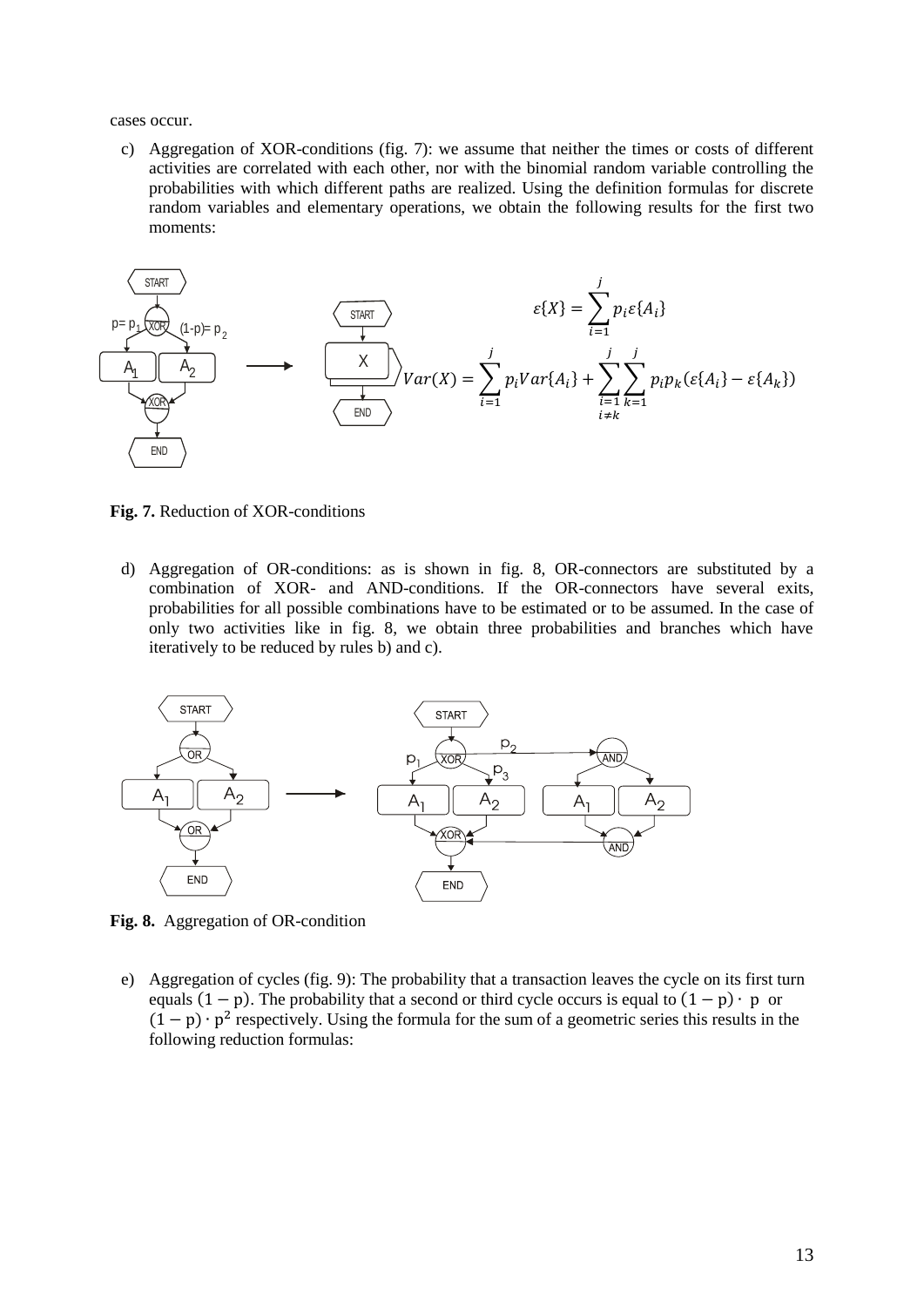$$
\begin{array}{ccc}\n\text{START} & & \varepsilon\{X\} = \frac{(\varepsilon\{A_1\} + p \cdot \varepsilon\{A_2\})}{(1-p)} \\
\hline\n\downarrow & & \varepsilon\{X\} = \varepsilon(X^2) - \{\varepsilon(X)\}^2 \\
\hline\n\downarrow & & \varepsilon\{X\} = \varepsilon(X^2) - \{\varepsilon(X)\}^2 \\
\hline\n\downarrow & & \varepsilon\{X\} = \varepsilon(X^2) - \{\varepsilon(X)\}^2 \\
\hline\n\downarrow & & \varepsilon\{X\} = \varepsilon(X^2) - \{\varepsilon(X)\}^2 \\
\hline\n\downarrow & & \varepsilon\{X\} = \varepsilon(X^2) - \{\varepsilon(X)\}^2 \\
\hline\n\downarrow & & \varepsilon\{X\} = \varepsilon(X^2) - \{\varepsilon(X)\}^2 \\
\hline\n\downarrow & & \varepsilon\{X\} = \varepsilon(X^2) - \{\varepsilon(X)\}^2 \\
\hline\n\downarrow & & \varepsilon\{X\} = \varepsilon(X^2) - \{\varepsilon(X)\}^2 \\
\hline\n\downarrow & & \varepsilon\{X\} = \varepsilon(X^2) - \{\varepsilon(X)\}^2 \\
\hline\n\downarrow & & \varepsilon\{X\} = \varepsilon(X^2) - \{\varepsilon(X)\}^2 \\
\hline\n\downarrow & & \varepsilon\{X\} = \varepsilon(X^2) - \{\varepsilon(X)\}^2 \\
\hline\n\downarrow & & \varepsilon\{X\} = \varepsilon(X^2) - \{\varepsilon(X)\}^2 \\
\hline\n\downarrow & & \varepsilon\{X\} = \varepsilon(X^2) - \{\varepsilon(X)\}^2 \\
\hline\n\downarrow & & \varepsilon\{X\} = \varepsilon(X^2) - \{\varepsilon(X)\}^2 \\
\hline\n\downarrow & & \varepsilon\{X\} = \varepsilon(X^2) - \{\varepsilon(X)\}^2 \\
\hline\n\downarrow & & \varepsilon\{X\} = \varepsilon(X^2) - \{\varepsilon(X)\}^2 \\
\hline\n\downarrow
$$

**Fig. 9.** Reduction of feedback loops

A loop searching algorithm has to be applied to identify such loops in graphs automatically (Rosenkranz 1979, p. 185-236).

Tab. 3 shows a comparison of a Monte Carlo Analysis ( $N = 50'000$ ) for the three processes based on empirical data of the cooperating hospitals and the solutions obtained with the formulas and procedure described above on the level of complete processes. Assuming a normal distribution of the result no significant differences were found on the 0.05-level for the estimators of expected value and variance. As described above the formulas uses existing capacities and depending waiting times. If capacities (e.g. personnel, equipment) will be reduced in the simulation models, the formulas will not agree with the monte-carlo results. The more the capacities will be reduced, the stronger the discrepancy. To compare the two methods under the new capacity restrictions, the depending waiting times and durations must be estimated again for the formula solution as done previously for normal activities.

| <b>Cycle time [days]</b>       | <b>Knee arthroscopy</b> | <b>Hip replacement</b> | <b>Primary PCI</b> |
|--------------------------------|-------------------------|------------------------|--------------------|
| $\mathcal{E}\{X\}$ Monte Carlo | 3.5                     | 12.1                   | 4.2                |
| $\varepsilon\{X\}$ Formulas    | 3.5                     | 12.1                   | 4.2                |
| $Var\{X\}$ Monte Carlo         | 0.2343                  | 5.7069                 | 7.0684             |
| $Var\{X\}$ Formulas            | 0.2336                  | 5.6803                 | 7.1111             |
| <b>Costs [CHF]</b>             |                         |                        |                    |
| $\mathcal{E}\{X\}$ Monte Carlo | 5'573.2                 | 18'697.1               | 11'645.9           |
| $\varepsilon\{X\}$ Formulas    | 5'573.1                 | 18'697.0               | 11'642.0           |
| $Var\{X\}$ Monte Carlo         | 153'527.10              | 1'240'677.19           | 2'909'623.04       |
| $Var\{X\}$ Formulas            | 152'865.36              | 1'237'140.85           | 2'907'593.36       |

**Table 3.** Comparison Monte Carlo with Analytical Formulas

#### **4. Disaggregations**

The rules described above allow data aggregations to the level of process modules. If one discusses process improvements on the macro-level, the question arises immediately whether quantitative modelling may help to disaggregate these results down to the micro-level. Unfortunately this leads to a numerically underdetermined problem. The structure of the respective modules on the micro-level has to be specified and estimates of costs and times have to be supplied. The relations and reduction rules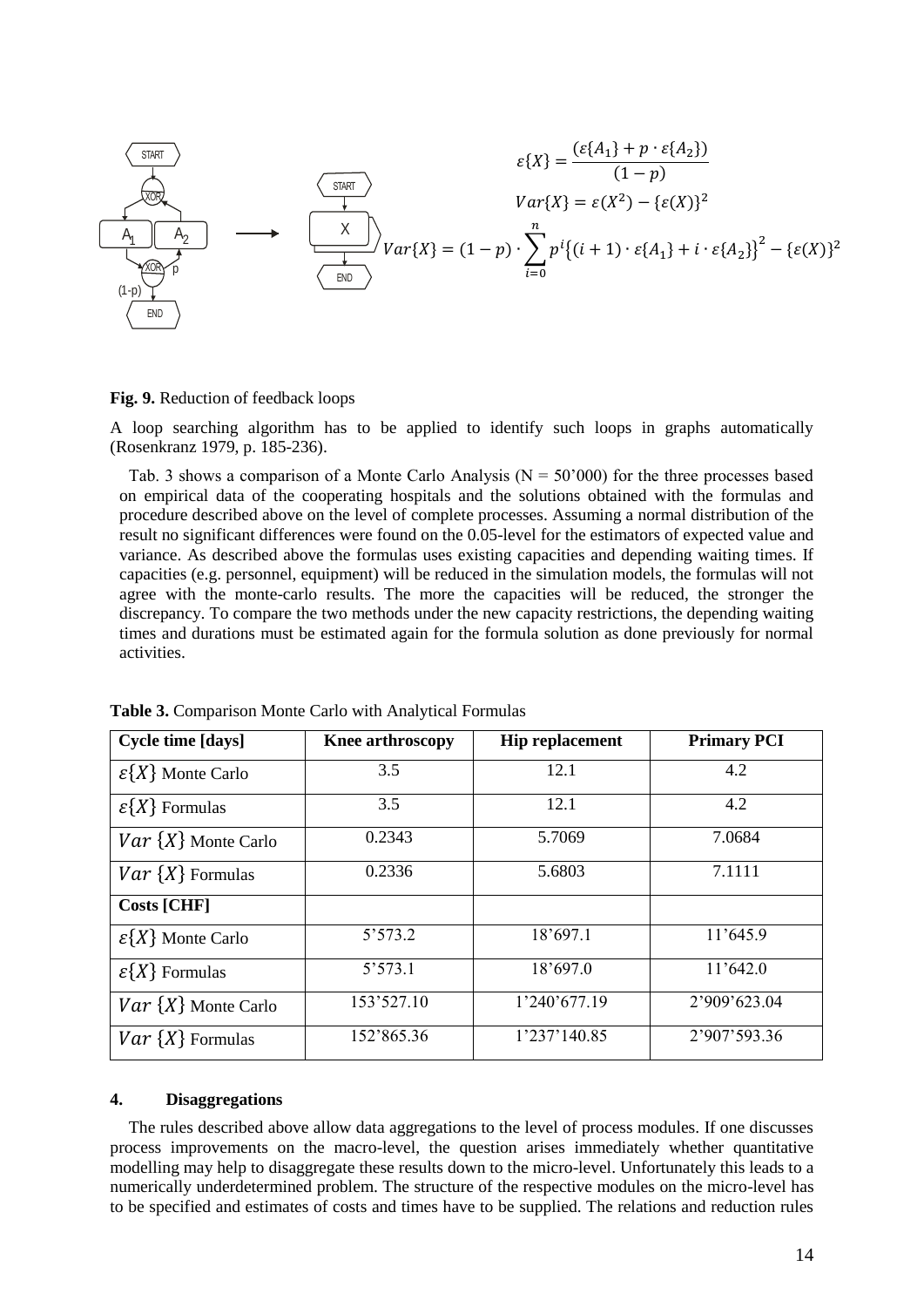described above are still valid. However, they only constitute boundary conditions for many possible solutions. This means that only the consistency of the new micro-data with the modular data can be tested by aggregation.

## **5. Conclusions**

Our experience with three frequently encountered hospital processes shows that such processes can be modularized using the appropriate algorithms (graph substitution). We were able to demonstrate that this modularization results in more robust and viable modules compared to a modularization along the existing organisational department boundaries. By applying the definition formulas for expected values and variances of five special cases (paths in series, AND-/XOR-/OR-conditions and feedback loops) we obtained reduction formulas by which data on a micro-level may be aggregated to a suitable modular level. These may facilitate aggregated discussions, be it with graphical structures or with data. Thus, we think that both, qualitative and quantitative aggregation methods should be implemented in advanced process planning software.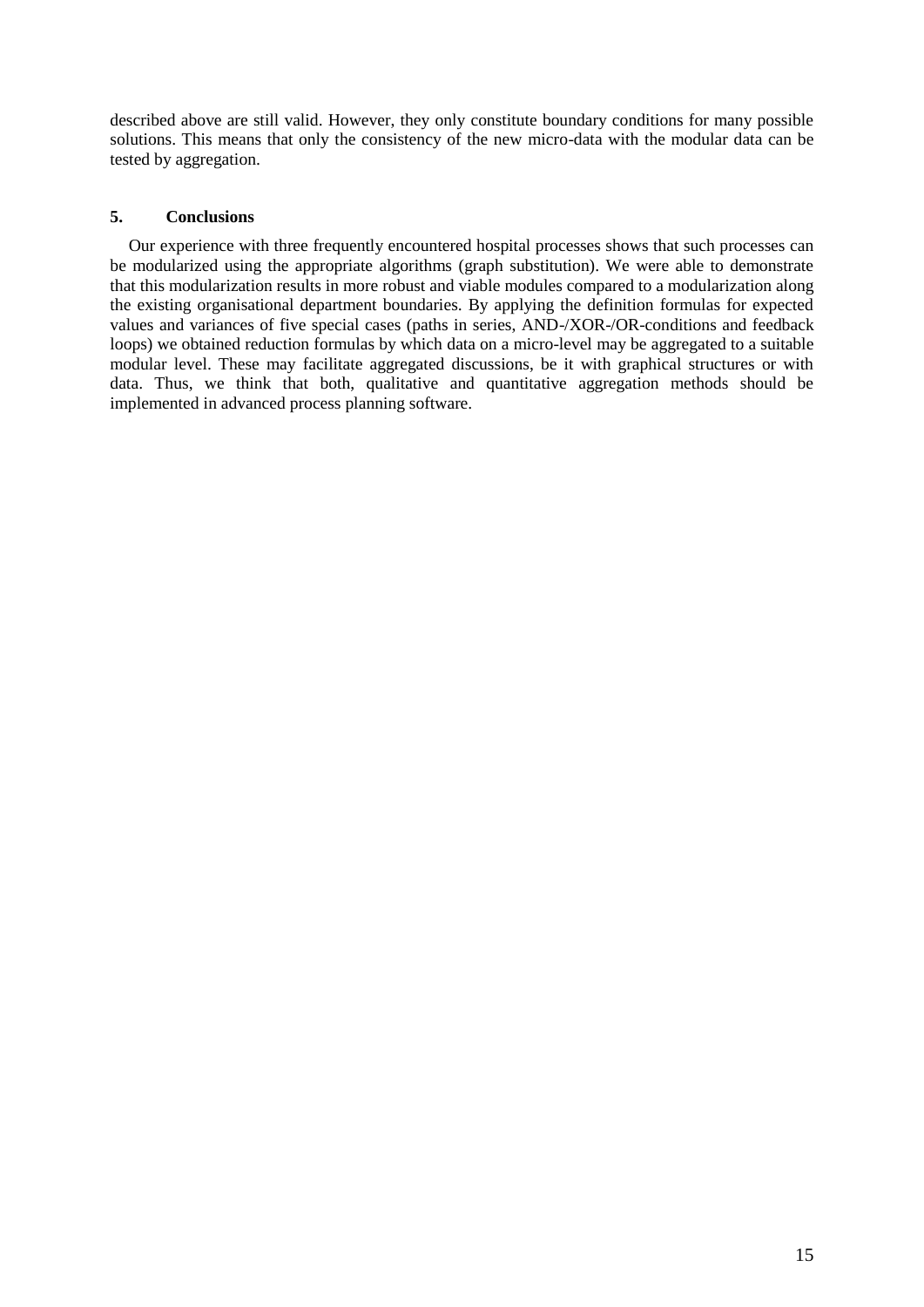#### **References**

- Aier S, Winter R (2009) Virtual Decoupling for IT/Business Alignment Conceptual Foundations, Architecture Design and Implementation Example. BISE 2009 (2): 150-163
- Backhaus K, Erichson B, Plinke W, Weiber R (2008) Multivariate Analysemethoden, 12th edn. Springer, Berlin
- Baldinger M (2010) Anwendung der quantitativen Prozessmodellierung im Spitalwesen, Masters Thesis Basel, 45-46
- Balzert H (1998) Lehrbuch der Softwaretechnik: Software-Management, Software-Qualitätssicherung, Unternehmensmodellierung. Spektrum, Heidelberg
- Baresi L, Heckel R (2002) Tutorial Introduction to Graph Transformation: A Software Engineering Perspective. Springer, London
- Behrendt H (2008) Process Consulting Basle University Hospital
- Bundesamt für Statistik (2009) Medizinische Statistik der Krankenhäuser, Neuchâtel
- Cormen TH, Leiserson CE, Rivest R, Stein C (2007) Algorithmen Eine Einführung, 2nd edn. Oldenbourg, München
- Elmaghraby SE (1977) Activity Networks, Project Planning and Control of Network Models. Wiley, NY
- Fisher ES, Wennberg DE, Stukel TA, Gottlieb DJ, Lucas FL, Pinder EL (2003) The Implication of Regional Variation in Medical Spending: The Content, Quality and Accessibility of Care. In: Ann Intern Med 138(4): 273-287
- Freeman LC (1979).Centrality in social networks, Conceptual clarification. Social Networks 1(3): 215-239.
- Gadatsch A (2005) Grundkurs Geschäftsprozessmanagement. 4th edn. Vieweg Wiesbaden
- Hair JF, Black WC, Babin BJ, Anderson RE, Tatham RL (2006) Multivariate Data Analysis. 6th edn. Prentice Hall, New Jersey
- Hartung J, Elpelt B, Klösener KH (1995) Statistik, 10th edn. Oldenbourg, Munich
- Havey M (2005) Essential Business Modeling, O'Reilly, Sebastopol
- Jansen D (2006) Einführung in die Netzwerkanalyse. 3th.edn. VS Verlag, Wiesbaden.
- (MBGH) Midwest Business Group on Health in collaboration with Juran Institute, Inc. and The Severin Group, Inc. (2003) Reducing the Costs of Poor-Quality Health Care Through Responsible Purchasing Leadership. 2nd edn. MBGH, Chicago.
- Laguna M, Marklund J (2005) Business Process Modeling, Simulation and Design. Prentice Hall, New Jersey
- Mason SJ (1953) Feedback Theory: Some Properties of Signal Flow Graphs. IRE 41(9): 1144-1156
- McNeil AJ, Frey R, Embrechts P (2005) Quantitative Risk Management. Princeton, New Jersey
- Milstein A (2004) Testimony to U.S. Senate Health, Education, Labor and Pension Committee. January 28.
- Muir N, Kimbell I (2007) Discover SAP, 2nd edn. Galileo, Bonn

Neumann K., Morlock M (2002) Operations Research, 2nd.edn. Hanser, Munich

OECD (2010) [Organisation for Economic Cooperation and Development] OEDC Health Data, Paris

Rieben E, Mueller H, Holler T, Ruflin G (2003) Pfadkostenrechnung als Kostenträgerrechnung.